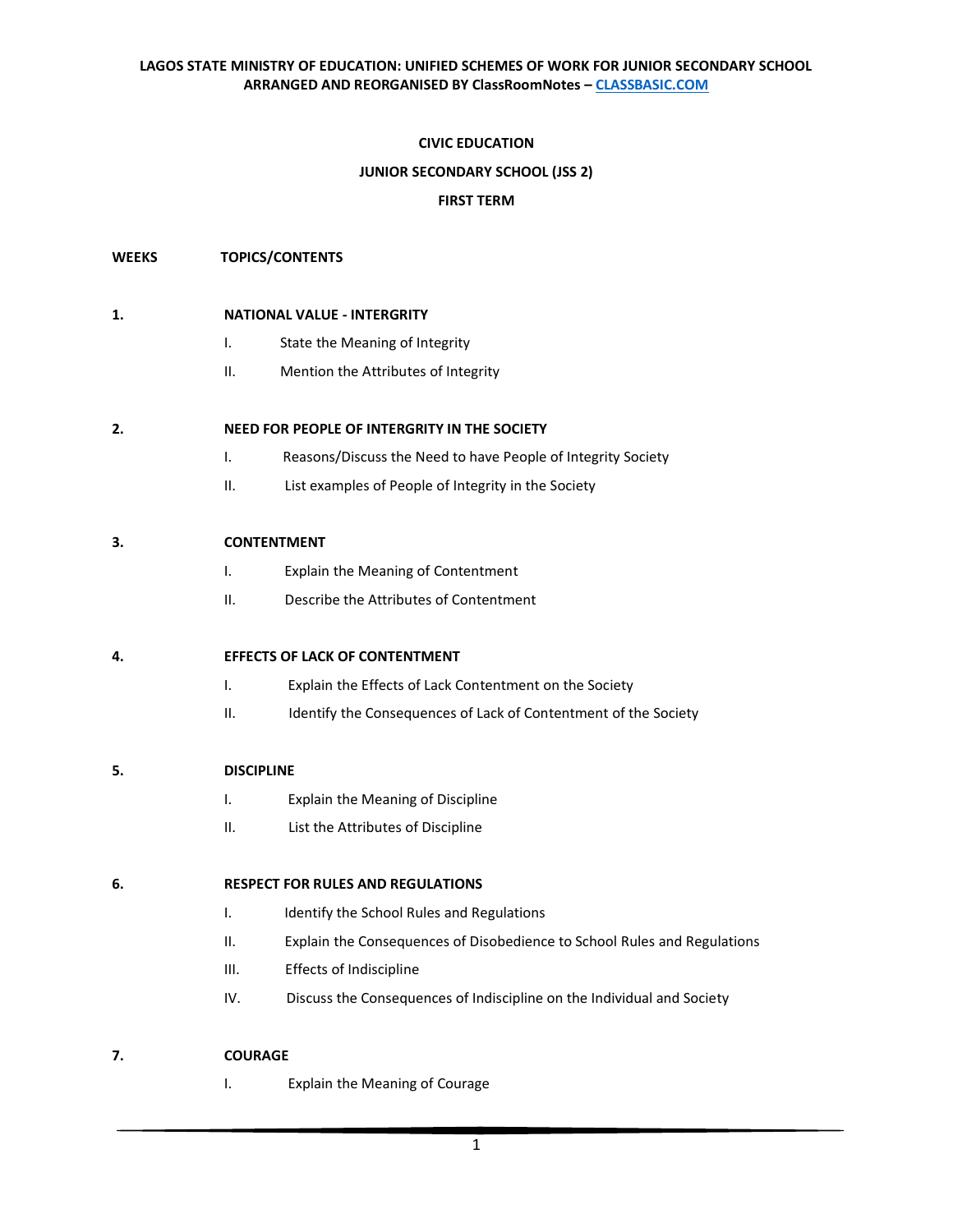II. Identify Types of Courage

# **8. COURAGEOUS PERSONS IN SOCIETY**

- I. List the Attributed of Courageous Persons
- II. Mention Examples of Courageous Men and Women in Society History, for example,
	- Jaja of Opobo
	- Moremi of Ife
	- Iyalode of Egbaland
	- Madam Tinubu of Lagos
	- Amina of Zaria.

# **9. GOVERNANCE – NIGERIA AS A FEDERATION**

- I. Explain the Meaning of Federation
- II. Explain the Need for Federation Systems

# **10. CHARACTERISTICS OF A FEDERATION**

- I. Describe the Characteristics of a Federation
- II. Explain the Sharing of Power between the Central and State Government

# **11. REVISION**

**12. | 13. EXAMINATION**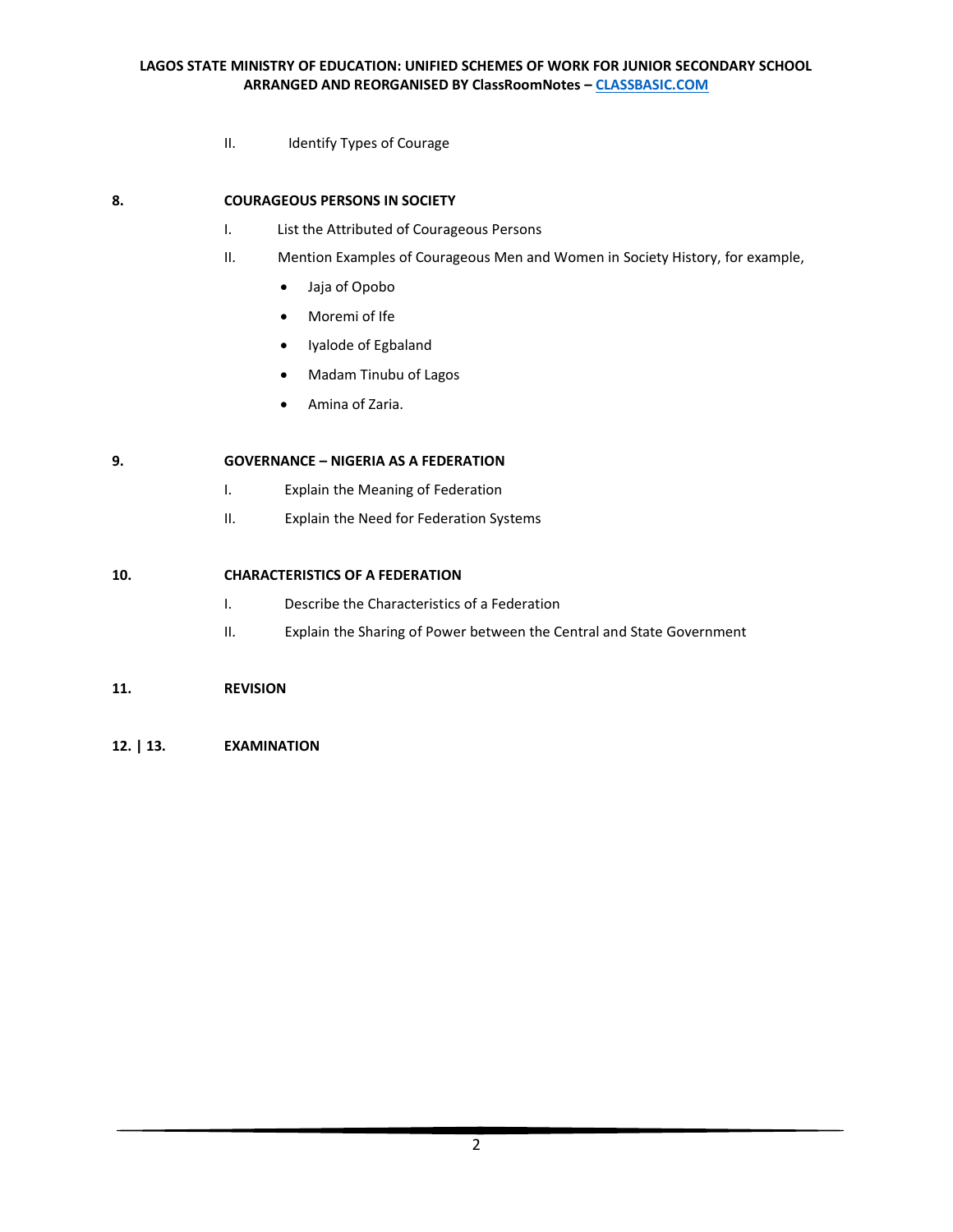# **CIVIC EDUCATION**

# **JUNIOR SECONDARY SCHOOL (JSS 2)**

# **SECOND TERM**

**WEEKS TOPICS/CONTENTS**

#### **1. REVISION OF LAST TERM'S WORK**

#### **2. RELATIONSHIP BETWEEN FEDERAL, STATE AND LOCAL GOVERNMENT**

- I. Identify the nature and relationship among Federal, State and Local Governments
- II. Functions of Federal, State and Local Governments
	- Legislative power
	- Concurrent and exclusive power, etc.

# **3. THE ROLE OF LAW**

- I. Explain the Rule of Law
- II. Explain/List the Benefits of the Rule of Law as Against Arbitrary Rule

# **4. PUNISHABLE OFFENCES –** I

- I. Meaning Punishable Offences
- II. Examples of Punishable Offences and their Punishment
- III. Identify Some Offences Punishable Under the Law
- IV. Explain the Phrase "Law is No Respecter of Persons

**5. PROTECTION OF HUMAN RIGHTS AND THE RULE OF LAW**

- I. Meaning of Human Rights and The Rule of Law
- II. Explain How Individual Group can Assist in Protecting Human Rights
- III. Identify Some Groups that help in Protecting Human Rights

#### **6. GROUPS THAT ASSIST IN PROTECTING HUMAN RIGHTS OF CITIZENS**

I. Identify Groups that Assist in Protecting Human Rights of Citizens, e.g. Trade Union, Student union, CLO, DHR, CRP, etc.

II. Explain the Activities of Some of these Groups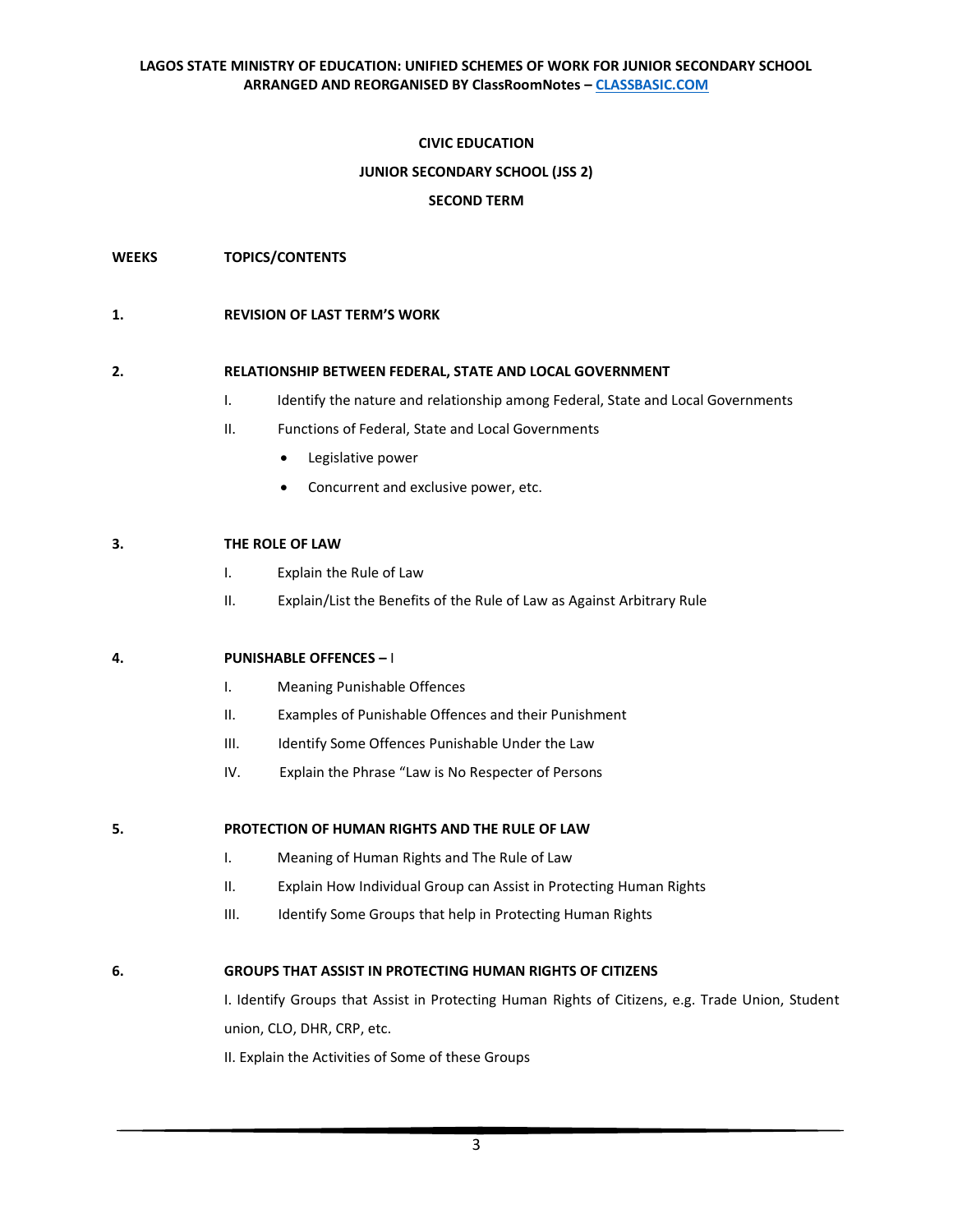# **7. CONSUMER RIGHTS AND RESPONSIBILITIES**

- I. List the Eight Universal Consumer Rights
- II. Explain Each of Consumers Responsibilities

# **8. DEMOCRACY**

- I. Define Democracy
- II. List the Features of Democracy
- III. Explain the Benefits of Democracy

# **9. DEMOCRATIC INSTITUTIONS**

- I. Meaning of Democratic Institutions with Examples
- II. Identify Democratic Institution in Nigeria and their Roles
- III. Functions Democratic Institutions
- IV. State the Importance of Democracy

# **10. PILLARS OF DEMOCRACY**

- I. Explain the Meaning of Pillars of Democracy
- II. Examples of Pillars of Democracy
- III. List the Pillars of Democracy, e.g. People Democratic Institutions, Rule of Law, etc.

# **11. REVISION**

**12. | 13. EXAMINATION**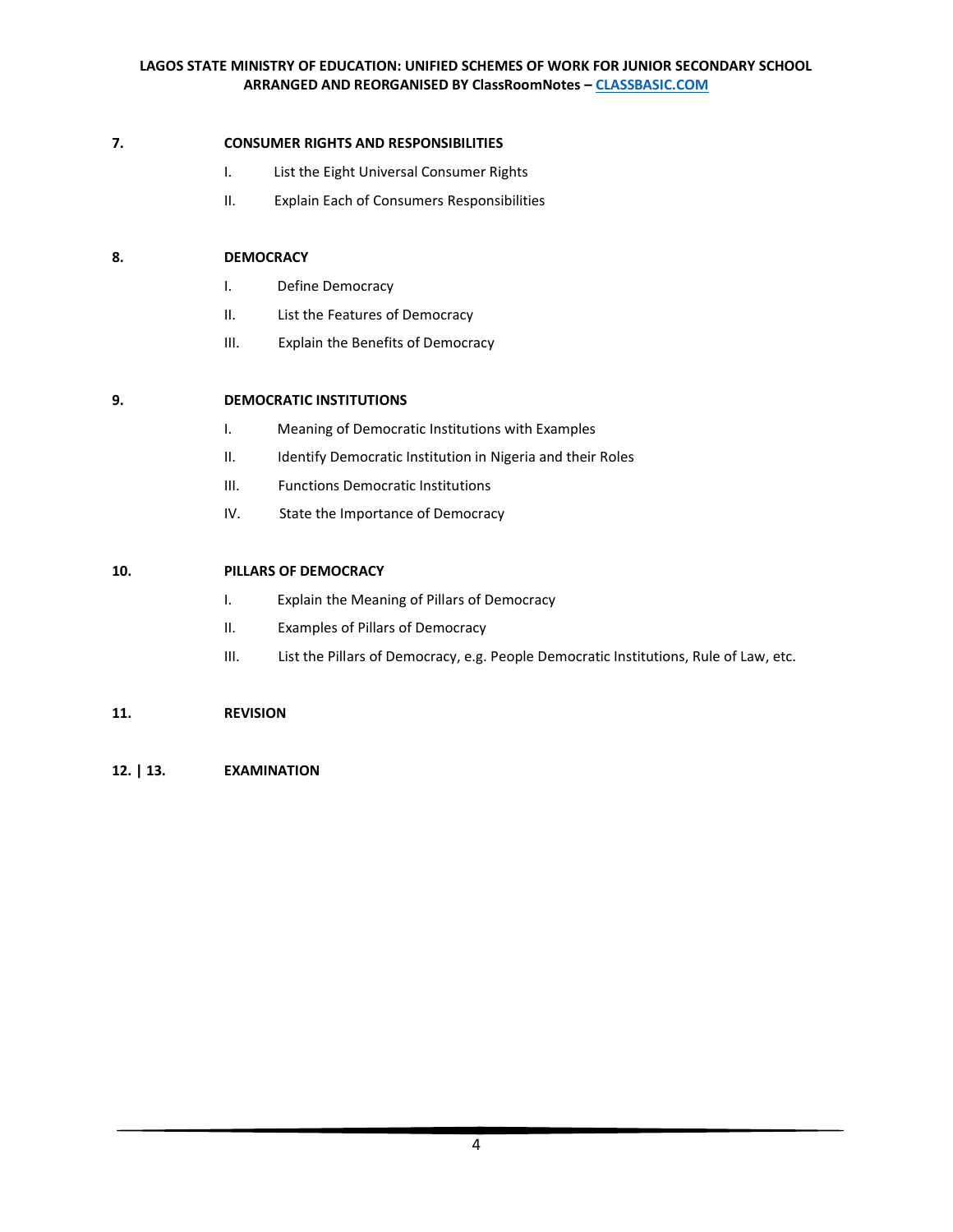# **CIVIC EDUCATION**

# **JUNIOR SECONDARY SCHOOL (JSS 2)**

# **THIRD TERM**

**WEEKS TOPICS/CONTENTS**

### **1. REVISION OF LAST TERM'S WORK**

#### **2. ELECTION AND VOTERS RESPONSIBILITIES**

- I. Explain the Concepts of Elections, Voters and Voting Process
- II. List and Explain Types to Election

# **3. ELECTION AND VOTERS RESPONSIBILITIES (Continuation)**

#### **4. QUALIFICATIONS FOR ELECTION AND RESPONSIBILITIES OF VOTER**

- I. Outline the Qualifications for Election
- II. Discuss the Responsibilities

#### **5. PROCEDURE FOR VOTING AND IMPORTANCE OF ELECTION**

- I. Describe the Procedure for Voting
- II. Discuss the Importance of Election

# **6. ELECTORAL MALPRACTICES**

- I. Explain the Concepts of Electoral Malpractices
- II. State the Forms of Electoral Malpractices

# **7. ELECTORAL MALPRACTICES**

- I. Discuss the Causes of Electoral Malpractices
- II. State the Consequences of Electoral

#### **8. SOLUTIONS TO ELECTORAL MALPRACTICES**

Suggest Solutions to Electoral Malpractices

# **9. FIELD WORK EXCURSION AND SEMINARS**